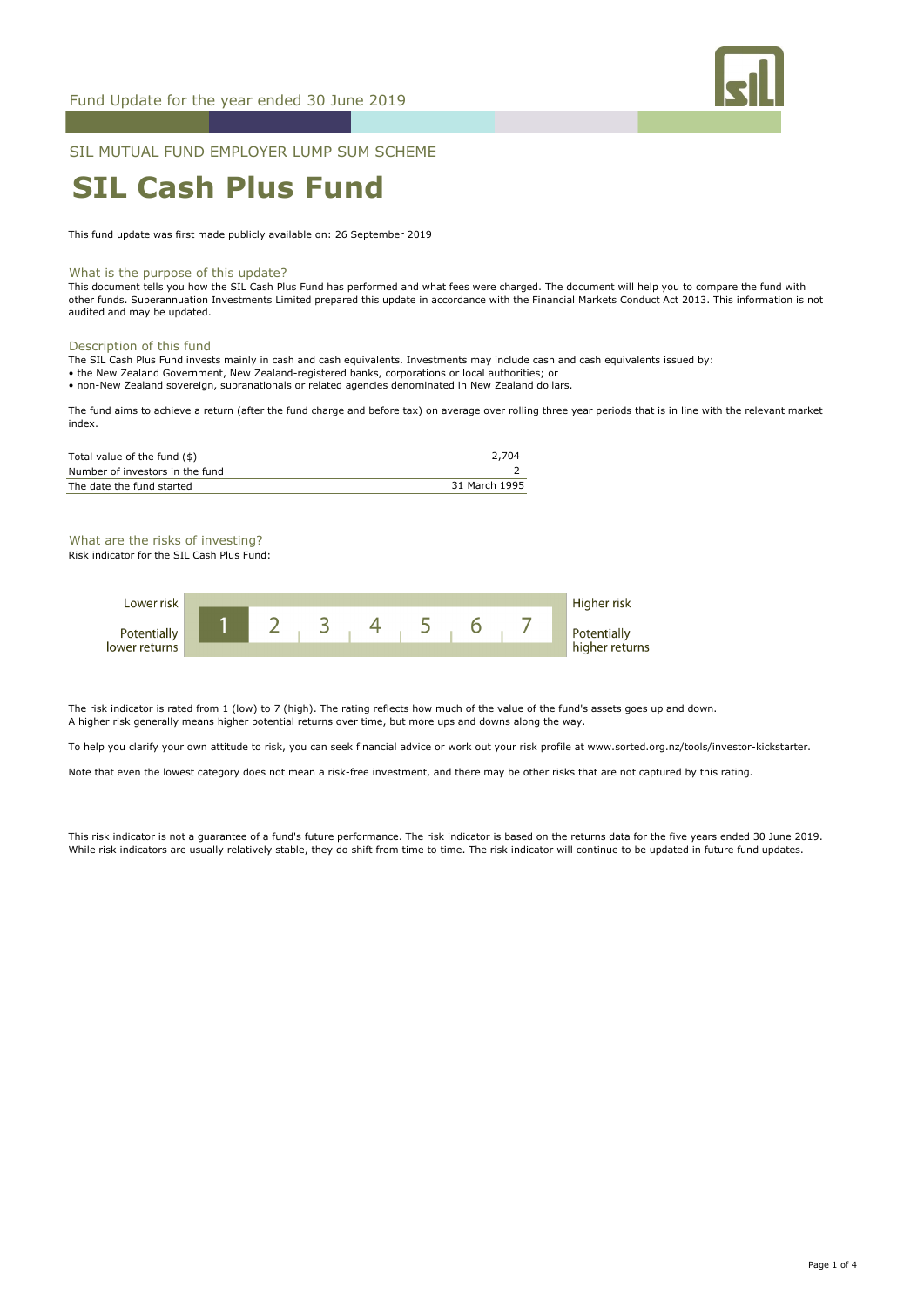| How has the fund performed?                   |                                 |           |  |  |
|-----------------------------------------------|---------------------------------|-----------|--|--|
|                                               | Average over past<br>five years | Past year |  |  |
| <b>Annual return</b>                          |                                 |           |  |  |
| (after deductions for charges and tax)        | 1.71%                           | 1.58%     |  |  |
| Annual return                                 |                                 |           |  |  |
| (after deductions for charges but before tax) | 2.38%                           | 2.20%     |  |  |
| Market index annual return                    |                                 |           |  |  |
| (reflects no deduction for charges and tax)   | 2.55%                           | 1.98%     |  |  |

The market index annual return shows the return of the S&P/NZX Bank Bills 90 Day Index.

Additional information about the market index is available in the statement of investment policy and objectives on the scheme register at www.discloseregister.companiesoffice.govt.nz.



# **Annual return graph**

This shows the return after fund charges and tax for each of the last 10 years ending 31 March. The last bar shows the average annual return for the last 10 years, up to 30 June 2019.

**Important:** This does not tell you how the fund will perform in the future.

Returns in this update are after tax at the highest prescribed investor rate (PIR) of tax for an individual New Zealand resident. Your tax may be lower.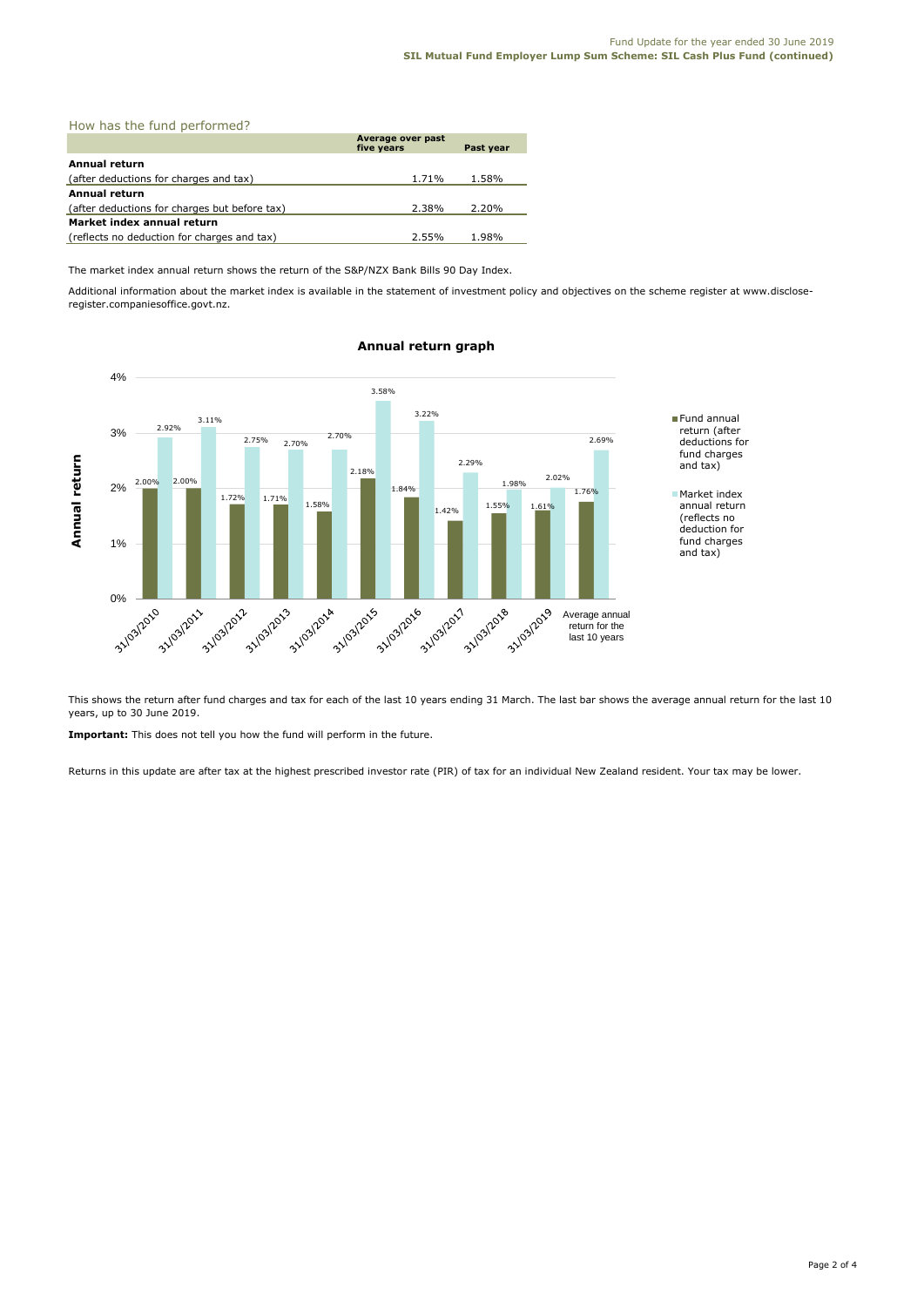### What fees are investors charged?

Investors in the SIL Cash Plus Fund are charged fund charges. In the year to 30 June 2019 these were:

|                                                    | % of net asset value          |
|----------------------------------------------------|-------------------------------|
| Total fund charges <sup>1</sup>                    | 0.45%                         |
| Which are made up of:                              |                               |
| <b>Total management and administration charges</b> | 0.45%                         |
| Including:                                         |                               |
| Manager's basic fee                                | 0.35%                         |
| Other management and administration charges        | 0.10%                         |
| <b>Total performance based fees</b>                | 0.00%                         |
|                                                    | Dollar amount per<br>investor |
| <b>Other charges</b>                               |                               |
| Other charges                                      | \$0                           |

Investors are not currently charged individual action fees for specific actions or decisions (for example, for withdrawing from or switching funds).

Small differences in fees and charges can have a big impact on your investment over the long term.

#### Example of how this applies to an investor

Sarah had \$10,000 in the fund at the start of the year and did not make any further contributions. At the end of the year, Sarah received a return after fund fees and tax were deducted of \$158 (that is 1.58% of her initial \$10,000). Sarah also paid \$0 in other charges. This gives Sarah a total return after tax of \$158 for the year.

#### What does the fund invest in?

**Actual investment mix<sup>2</sup> <b>Target investment mix**<sup>2</sup> This shows the types of assets that the fund invests in. This shows the mix of assets

This shows the mix of assets that the fund generally intends to invest in.